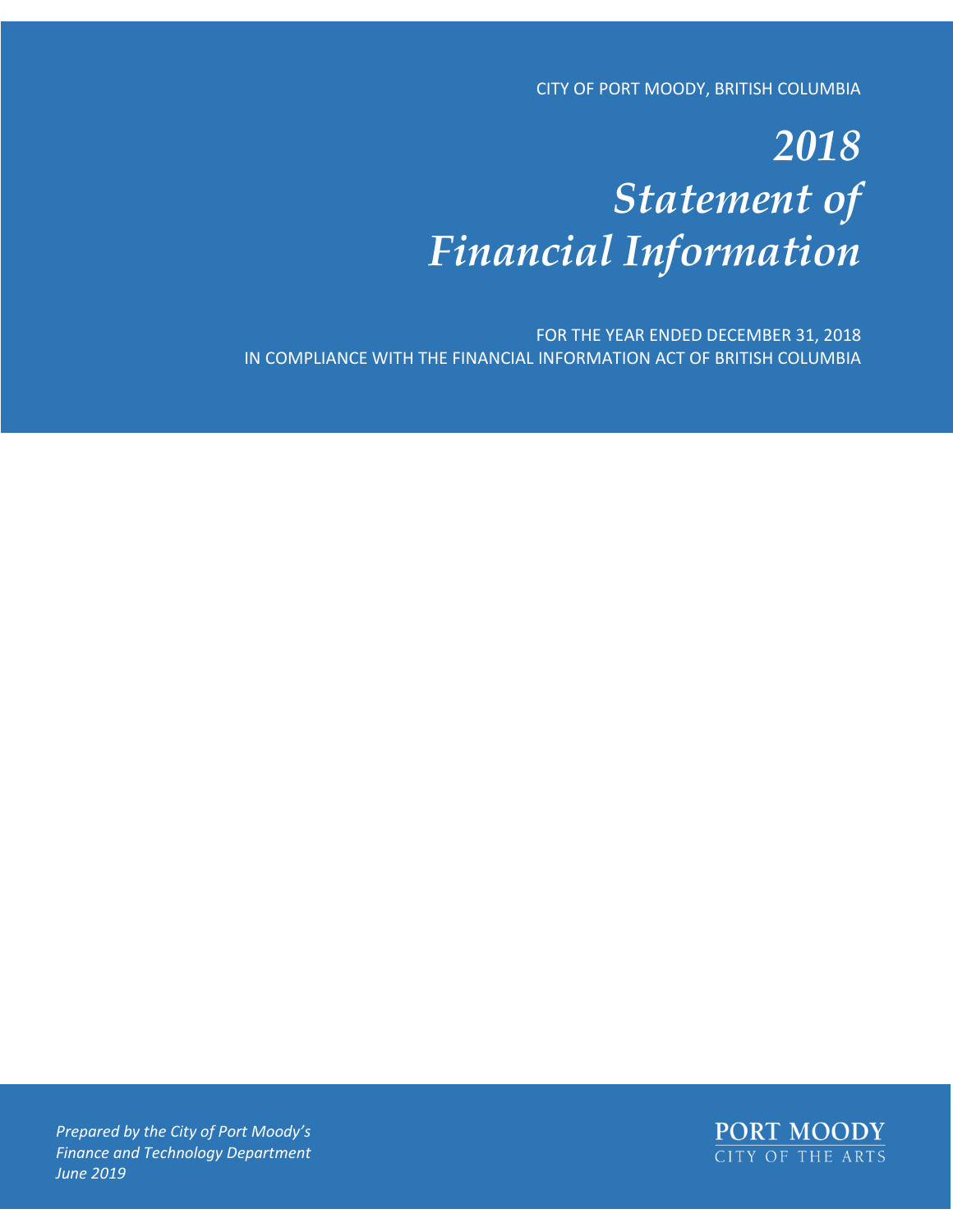## **City of Port Moody Statements and Schedules of Financial Information For the Year Ended December 31, 2018**

#### **Financial Information Regulation Schedule 1**

| <b>Section</b> |                                                        | Page           |
|----------------|--------------------------------------------------------|----------------|
| $\overline{2}$ | <b>Statement of Assets and Liabilities</b>             | $\overline{2}$ |
| 3              | <b>Statement of Operations</b>                         | 3              |
| $\overline{4}$ | <b>Schedule of Debts</b>                               | 4              |
| 5              | Schedule of Guarantee and Indemnity Agreements         | 6              |
| 6(2)           | Schedule of Remuneration and Expenses                  | 7              |
| 6(7)           | <b>Statement of Severance Agreements</b>               | 10             |
| 7              | Schedule of Suppliers of Goods or Services             | 11             |
| 7(2)           | Statement of Payments of Grants or Contributions       | 14             |
| 9              | Statement of Financial Information Approval            | 15             |
| 9(3)           | Statement of Financial Information – Management Report | 16             |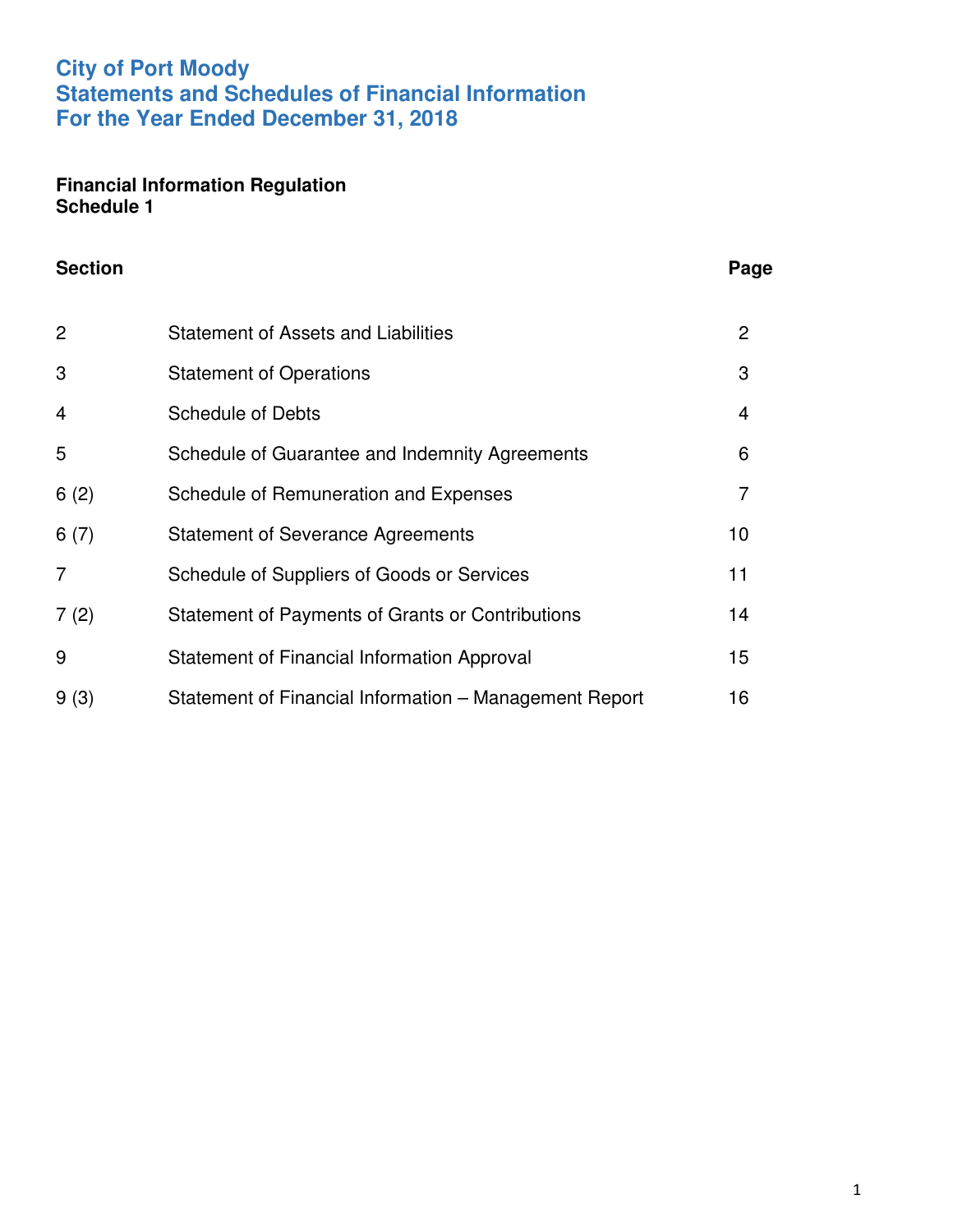## **City of Port Moody Statement of Assets and Liabilities For the Year Ended December 31, 2018**

Prepared under the Financial Information Regulation, Schedule 1, Section 2.

## **STATEMENT OF FINANCIAL POSITION**

YEAR ENDED DECEMBER 31, 2018, WITH COMPARATIVE FIGURES FOR 2017

|                                                   | 2018              |                                  | 2017        |
|---------------------------------------------------|-------------------|----------------------------------|-------------|
| <b>Financial Assets:</b>                          |                   |                                  |             |
| Cash                                              | \$<br>26,260,309  | \$                               | 27,832,640  |
| Investments (Note 2)                              | 44,862,000        |                                  | 36,646,333  |
| Accounts receivable (Note 3)                      | 4,609,527         |                                  | 5,428,873   |
|                                                   | 75,731,836        |                                  | 69,907,846  |
| <b>Financial Liabilities:</b>                     |                   |                                  |             |
| Accounts payable and accrued liabilities (Note 4) | 5,764,120         |                                  | 6,612,540   |
| Refundable deposits (Note 5)                      | 4,063,804         |                                  | 3,077,570   |
| Other liabilities (Note 6)                        | 7,086,003         |                                  | 6,794,998   |
| Deferred revenue (Note 7)                         | 5,230,712         |                                  | 5,026,506   |
| Capital lease obligation (Note 8)                 | 745,582           |                                  | 74,634      |
| Debt (Note 9)                                     | 21,227,439        |                                  | 16,980,141  |
| Development levies (Note 10)                      | 8,562,389         |                                  | 7,067,876   |
|                                                   | 52,680,049        |                                  | 45,634,265  |
| <b>Net Financial Assets</b>                       | 23,051,787        |                                  | 24,273,581  |
| <b>Non-Financial Assets:</b>                      |                   |                                  |             |
| Tangible capital assets (Note 11)                 | 673,362,848       |                                  | 666,823,527 |
| Prepaid expenses                                  | 392,527           |                                  | 542,205     |
| Inventory                                         | 178,940           |                                  | 164,654     |
|                                                   | 673,934,315       |                                  | 667,530,386 |
| <b>Accumulated Surplus (Note 12)</b>              | \$<br>696,986,102 | $\overline{\boldsymbol{\theta}}$ | 691,803,967 |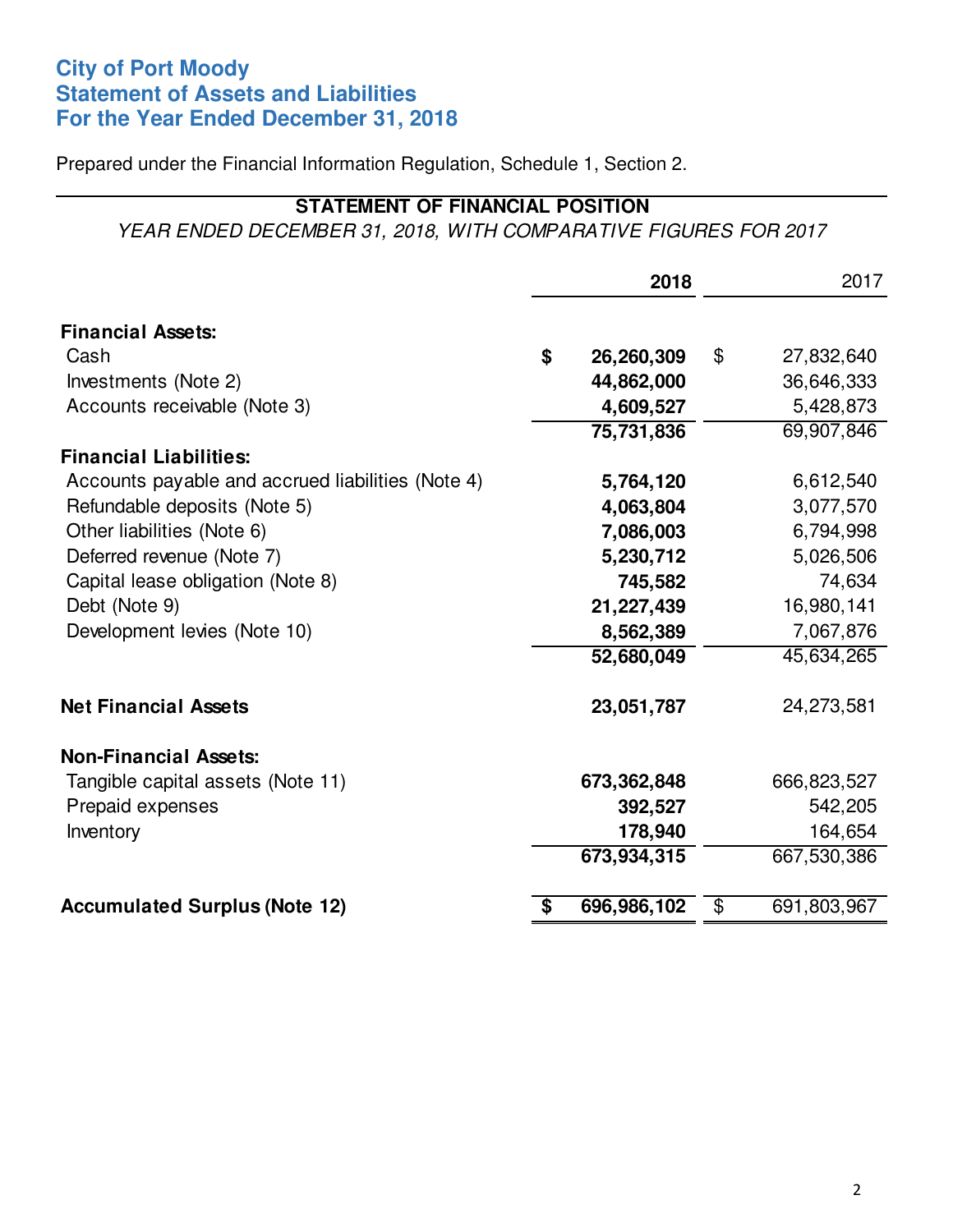#### **City of Port Moody Statement of Operations For the Year Ended December 31, 2018**

#### Prepared under the Financial Information Regulation, Schedule 1, Section 3.

#### **CONSOLIDATED STATEMENT OF OPERATIONS** YEAR ENDED DECEMBER 31, 2018, WITH COMPARATIVE FIGURES FOR 2017

|                                            |                 | 2018 Budget    | 2018              | 2017              |
|--------------------------------------------|-----------------|----------------|-------------------|-------------------|
|                                            |                 | (Note $1(i)$ ) |                   |                   |
| <b>Revenue</b>                             |                 |                |                   |                   |
| Taxes                                      |                 |                |                   |                   |
| Real property                              | \$              | 41,596,088     | \$<br>41,641,494  | \$<br>39,506,691  |
| Private utility companies                  |                 | 445,770        | 445,770           | 460,509           |
|                                            |                 | 42,041,858     | 42,087,264        | 39,967,200        |
| Payments in lieu of taxes                  |                 | 300,600        | 299,811           | 294,280           |
| Services to other governments              |                 | 45,000         | 51,433            | 49,812            |
| Sale of services                           |                 |                |                   |                   |
| Environmental health services              |                 | 2,817,750      | 2,934,487         | 2,713,332         |
| Recreational and cultural services         |                 | 3,507,698      | 3,894,011         | 3,900,017         |
| Sewer utility fees and charges             |                 | 6,266,878      | 6,473,846         | 6,207,796         |
| Water utility fees and charges             |                 | 6,873,369      | 7,233,540         | 6,859,270         |
| Other revenue (Note 15)                    |                 | 1,429,934      | 3,628,299         | 2,927,203         |
| Investment Income                          |                 | 682,042        | 1,073,059         | 905,961           |
| Contributed assets                         |                 |                |                   | 2,047,780         |
| Transfers from other governments (Note 16) |                 | 3,903,971      | 3,857,705         | 4,830,232         |
| Private contributions                      |                 | 9,147          | 1,850,279         | 282,630           |
| Development levies utilized (Note 10)      |                 | 145,595        | 111,682           | 38,493            |
|                                            |                 | 68,023,842     | 73,495,416        | 71,024,006        |
| Expenses (Note 17)                         |                 |                |                   |                   |
| Corporate Administration                   |                 | 8,803,711      | 7,694,203         | 7,490,194         |
| <b>Development Services</b>                |                 | 2,295,276      | 2,826,756         | 1,934,187         |
| <b>Community Services</b>                  |                 | 10,770,665     | 11,365,741        | 10,669,573        |
| <b>Engineering &amp; Operations</b>        |                 | 8,797,458      | 9,460,482         | 7,991,511         |
| <b>Environment &amp; Parks</b>             |                 | 4,028,782      | 3,830,480         | 3,322,233         |
| <b>Library Services</b>                    |                 | 2,207,858      | 2,002,886         | 1,980,517         |
| <b>Police Services</b>                     |                 | 11,628,802     | 11,363,136        | 10,469,820        |
| <b>Fire Services</b>                       |                 | 8,301,513      | 8,194,707         | 7,817,289         |
| Sewer & Drainage Utility                   |                 | 5,870,735      | 5,320,396         | 4,857,973         |
| <b>Water Utility</b>                       |                 | 6,364,735      | 6,254,494         | 5,960,592         |
|                                            |                 | 69,069,535     | 68,313,281        | 62,493,889        |
| <b>Annual Surplus (deficit)</b>            |                 | (1,045,693)    | 5, 182, 135       | 8,530,117         |
| Accumulated Surplus, beginning of year     |                 | 691,803,967    | 691,803,967       | 683,273,850       |
| Accumulated Surplus, end of year (Note 12) | $\overline{\$}$ | 690,758,274    | \$<br>696,986,102 | \$<br>691,803,967 |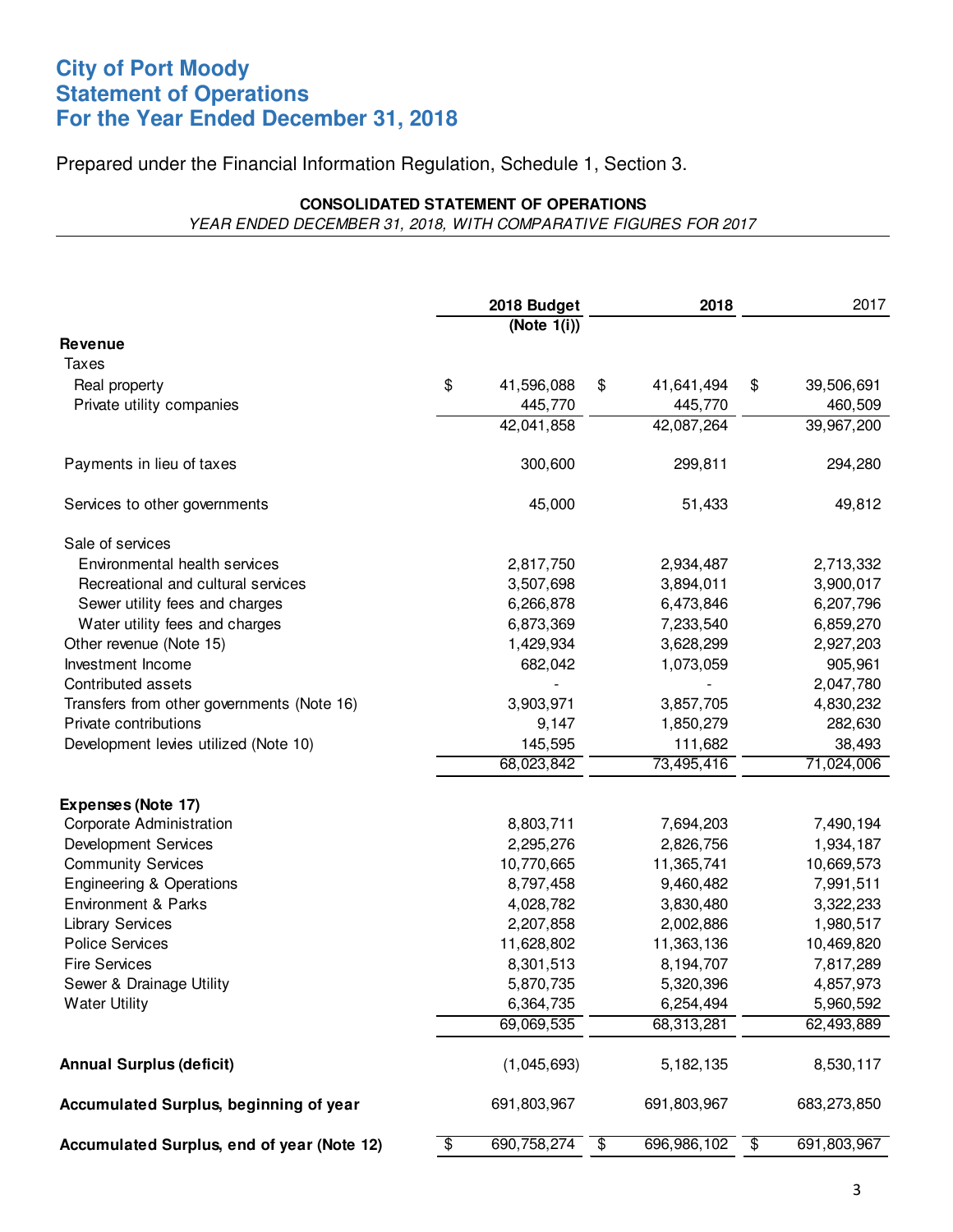## **City of Port Moody Schedule of Debts For the Year Ended December 31, 2018**

#### Prepared under the Financial Information Regulation, Schedule 1, Section 4.

The City obtains debt instruments through the MFA pursuant to security issuing bylaws under authority of the Community Charter to finance certain capital expenditures. Sinking fund balances managed by the MFA are offset against related long-term debt. Gross amounts for the debt and the amount for repayments and actuarial adjustments are as follows:

| <b>Bylaw</b><br><b>Number</b> | <b>Purpose</b>                | <b>Maturity</b><br><b>Date</b> | <b>Interest</b><br>Rate | Authorized               | Repayments<br>and Actuarial<br><b>Adjustments</b> | 2018             | 2017          |
|-------------------------------|-------------------------------|--------------------------------|-------------------------|--------------------------|---------------------------------------------------|------------------|---------------|
|                               |                               |                                |                         |                          |                                                   |                  |               |
| 2679                          | Police building debt          | 2026                           | 1.75%                   | 3.000.000<br>\$          | .556,248<br>\$                                    | 1,443,752<br>S   | .603,197<br>S |
| 2878                          | Fire Hall #1 building debt    | 2042                           | 3.40%                   | 6,000,000                | 730,129                                           | 5,269,871        | 5,403,794     |
| 2878                          | Fire Hall #1 building debt    | 2043                           | 3.15%                   | 3.000.000                | 298,198                                           | 2,701,802        | 2,766,209     |
| 3018                          | <b>Capital Remedial Works</b> | 2043                           | 3.20%                   | 10,500,000               |                                                   | 10,500,000       |               |
|                               |                               |                                |                         | \$22,500,000             | 2,584,575<br>\$                                   | 19,915,425<br>\$ | 9,773,200     |
| <b>Temporary Borrowing</b>    |                               |                                |                         |                          |                                                   |                  |               |
| 3018                          | Capital Remedial Works        | 2018                           | 1.94%                   | $\overline{\phantom{0}}$ | $\overline{\phantom{0}}$                          | ٠                | 5,700,000     |
|                               |                               |                                |                         |                          | -                                                 | ۰                | \$15,473,200  |

As a condition of these borrowings, a portion of the debenture proceeds is withheld by the MFA in a Debt Reserve Fund. The City also executes demand notes in connection with each debenture. These demand notes are contingent in nature and are not reflected in the accounts. The details of the debt reserve fund and contingent demand notes at December 31, 2018 are as follows:

|                               | Cash |                 | Demand |              |
|-------------------------------|------|-----------------|--------|--------------|
| <b>Purpose</b>                |      | <b>Deposits</b> |        | <b>Notes</b> |
| Police building debt          | \$   | 30,000          | \$     | 90,273       |
| Fire Hall #1 building debt    |      | 60,000          |        | 95,490       |
| Fire Hall #1 building debt    |      | 30,000          |        | 43.995       |
| <b>Capital Remedial Works</b> |      | 105,000         |        | 206.996      |
|                               | \$   | 225,000         | \$     | 436,754      |

The cash deposits are included as part of accounts receivable on the Statement of Financial Position.

|                   |                 | Term     | <b>Interest</b> |                  |     |         |   |           |               |
|-------------------|-----------------|----------|-----------------|------------------|-----|---------|---|-----------|---------------|
| <b>Resolution</b> | <b>Purpose</b>  | (months) | Rate            | <b>Principal</b> |     | Payment |   | 2018      | 2017          |
| B006800080510     | <b>Vehicles</b> | 60       | Variable        | \$<br>416.476    | \$. | 55.142  | S | 361,334   | \$<br>376.512 |
| FC15/070          | Equipment       | 48       | Variable        | 264.663          |     | 236.223 |   | 28.440    | 95.205        |
| B006800100311     | <b>Vehicles</b> | 60       | Variable        | 60.656           |     | 25,293  |   | 35,363    | 46,982        |
| B006800150114     | <b>Vehicles</b> | 9        | Variable        | 10.721           |     | 10.721  |   |           | 2.404         |
| B006800160614     | <b>Vehicles</b> | 60       | Variable        | 452.225          |     | 57,360  |   | 394.865   | 430,437       |
| B006800170614     | <b>Vehicles</b> | 60       | Variable        | 593.548          |     | 101,536 |   | 492.012   | 555,401       |
|                   |                 |          |                 | ,798,289         |     | 486.275 |   | 1,312,014 | .506,941      |

| Total By-Law Debt | \$19,915,425 | \$15,473,200 |
|-------------------|--------------|--------------|
| Other Loans       | 1,312,014    | 1,506,941    |
|                   | \$21,227,439 | \$16,980,141 |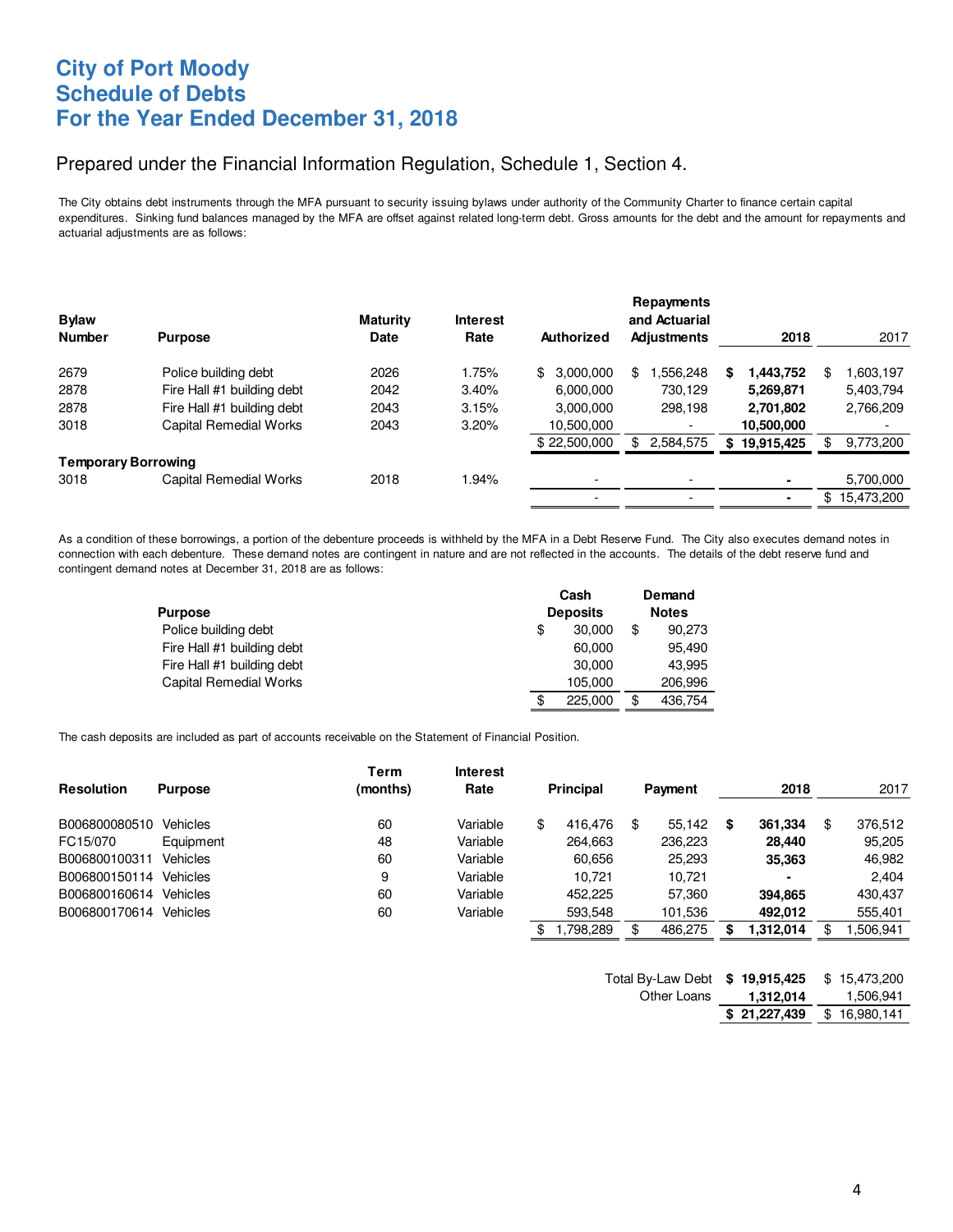Future principal repayments and actuarial adjustments on net outstanding debt over the next five years and thereafter are as follows:

| 2019                        | \$<br>703,346 |
|-----------------------------|---------------|
| 2020                        | 678.420       |
| 2021                        | 680,828       |
| 2022                        | 672.290       |
| 2023                        | 671,963       |
| Thereafter                  | 9,815,737     |
| <b>Actuarial Adjustment</b> | 8,004,855     |
|                             | \$21,227,439  |

The City paid \$481,687 in gross interest on long-term debt during the year (2017 - \$289,314).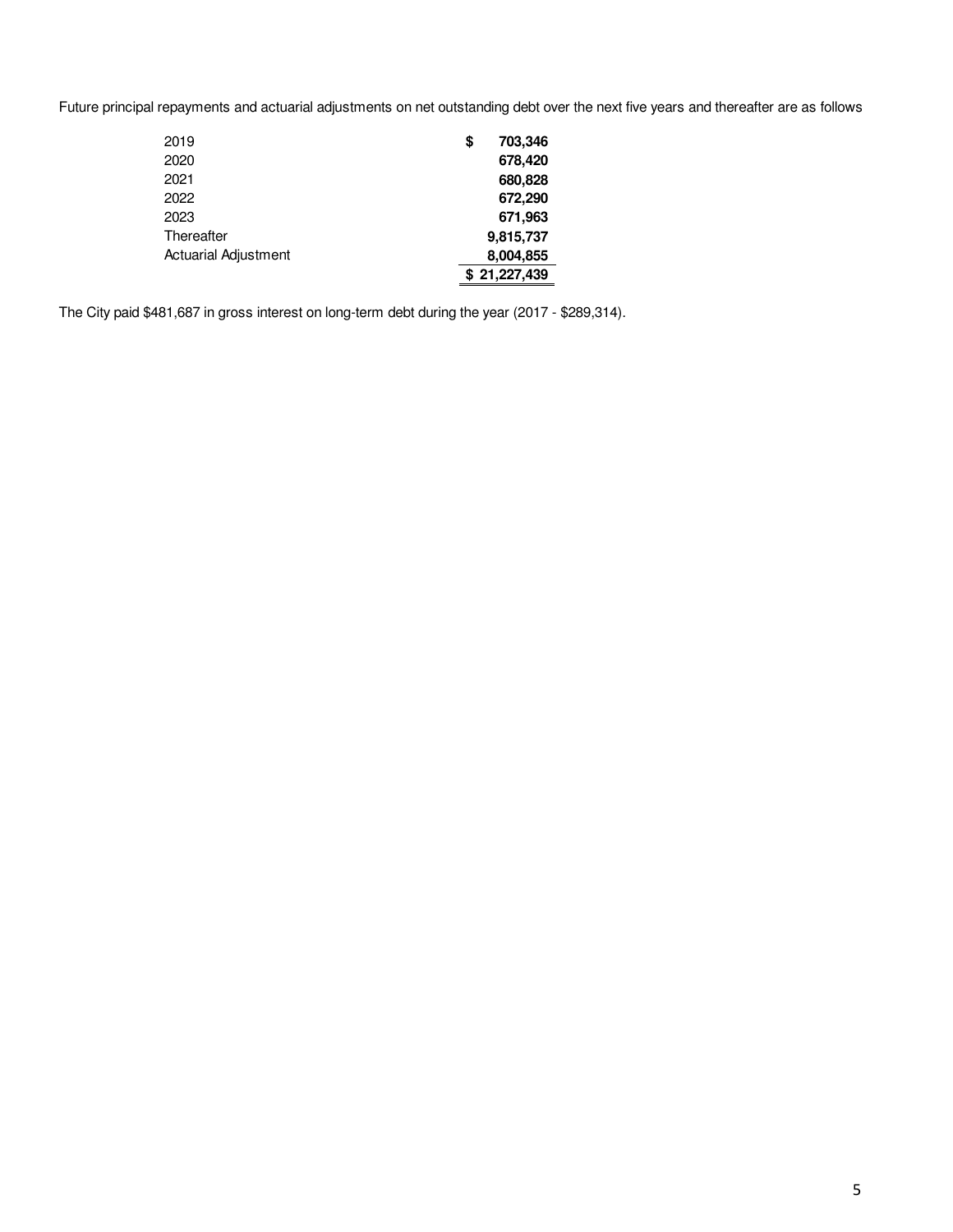## **City of Port Moody Schedule of Guarantee and Indemnity Agreements For the Year Ended December 31, 2018**

Prepared under the Financial Information Regulation, Schedule 1, Section 5.

This organization has not given any guarantees or indemnities under the Guarantees and Indemnities Regulation.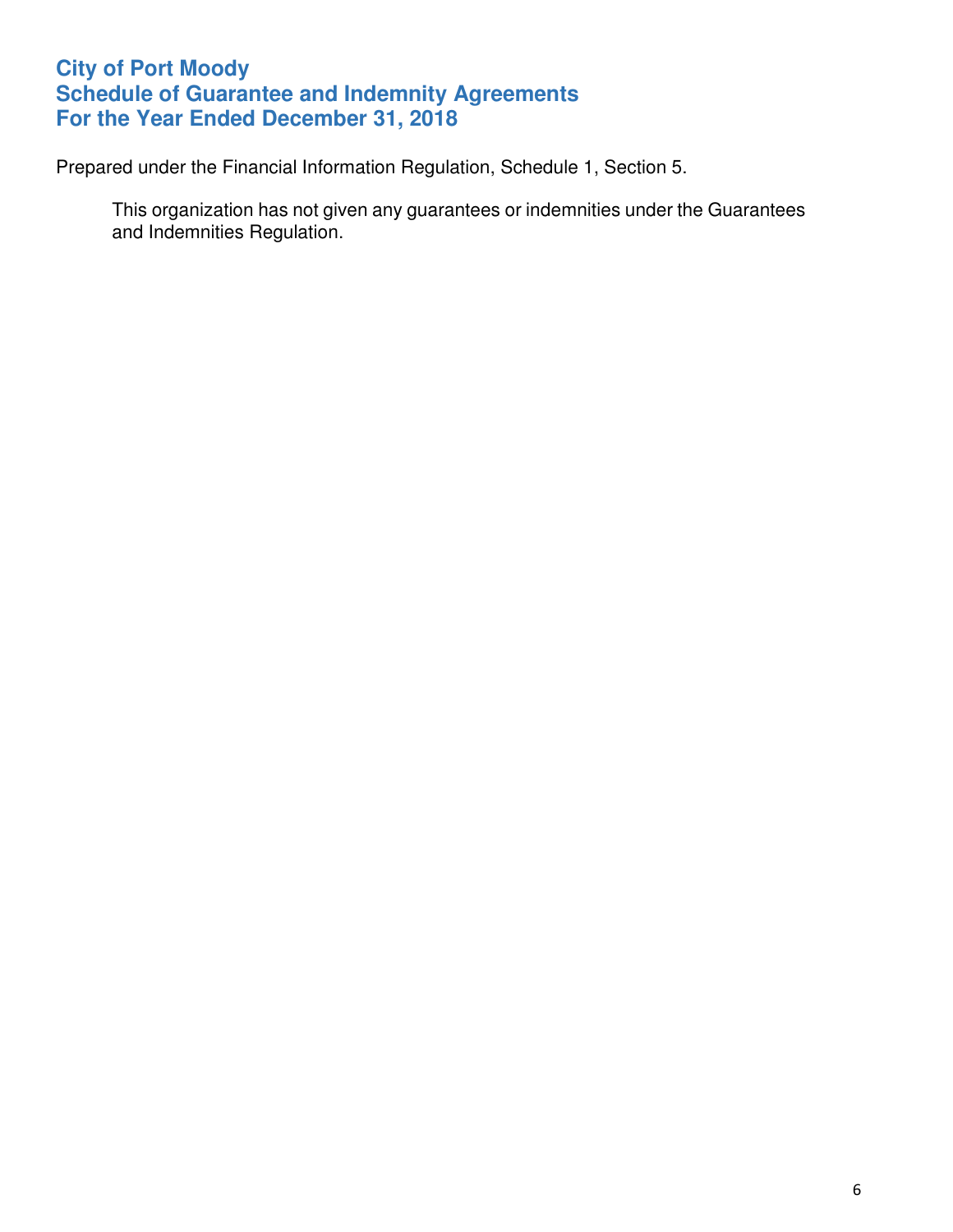## **City of Port Moody Schedule of Remuneration and Expenses For the Year Ended December 31, 2018**

#### Prepared under the Financial Information Regulation, Schedule 1, Section 6(2)(a).

| <b>Council</b>   |                 |                  |                    |                 |                 |
|------------------|-----------------|------------------|--------------------|-----------------|-----------------|
|                  |                 | <b>Tax Free</b>  |                    | <b>Taxable</b>  |                 |
| <b>Name</b>      | <b>Position</b> | <b>Allowance</b> | <b>Base Salary</b> | <b>Benefits</b> | <b>Expenses</b> |
| Clay, Mike       | Mayor           | 26,880           | 53,760             | 1,009           | 6,714           |
| Dilworth, Diana  | Councillor      | 11,696           | 23,943             | 723             | 11,583          |
| Junker, Barbara  | Councillor      | 10,436           | 21,422             | 232             | 6,420           |
| Lahti, Meghan    | Councillor      | 11,696           | 23,943             | 273             | 10,242          |
| Lubik, Amy       | Councillor      | 1.306            | 2,611              | 89              | 700             |
| Madsen, Hunter   | Councillor      | 11,696           | 23,943             | 723             | 6,038           |
| Milani, Steve    | Councillor      | 1,306            | 2.611              | 78              | 1,606           |
| Royer, Zoe       | Councillor      | 11.696           | 23.943             | 723             | 9,049           |
| Vagramov, Robert | Councillor      | 10,391           | 23,381             | 645             | 5,025           |
| Vagramov, Robert | Mayor           | 3,363            | 4,676              | 129             | 4,186           |
|                  |                 |                  |                    |                 |                 |
| <b>Total</b>     |                 | 100,467          | 204,233            | 4,623           | 61,563          |

#### Prepared under the Financial Information Regulation, Schedule 1, Section 6(2)(b). **Staff (Greater than \$75,000)**

|                   |                             |                           | Tax Benefits &       |                 |
|-------------------|-----------------------------|---------------------------|----------------------|-----------------|
| <b>Name</b>       | <b>Position</b>             | Remuneration <sup>1</sup> | Payouts <sup>2</sup> | <b>Expenses</b> |
| Allan, David      | Operations                  | 75,546                    | 3,697                | 175             |
| Allan, Doug       | Development Planning        | 94,878                    |                      | 1,636           |
| Allen, John       | <b>Fire Rescue</b>          | 124,345                   | 19,879               | 3,324           |
| Armstrong, Joshua | Operations                  | 78,653                    | 596                  | 60              |
| Balbino, Roy      | <b>Facilities</b>           | 78,486                    | 299                  | 433             |
| Bandara, Shashi   | Engineering                 | 81,664                    | 1,090                | 1,790           |
| Bartko, Tony      | Building, Bylaw & Licensing | 96,385                    | 874                  | 543             |
| Baxter, Michael   | <b>Facilities</b>           | 87,299                    | 2,330                | 350             |
| Bekar, Cole       | <b>Fire Rescue</b>          | 106,777                   | 9,332                | 586             |
| Bilodeau, Deavon  | Operations                  | 76,379                    | 1,252                | 2,198           |
| Blaxland, Mark    | <b>Fire Rescue</b>          | 116,936                   | 7,301                | 998             |
| Bleasdale, Jim    | <b>Fire Rescue</b>          | 131,852                   | 12,231               | 1,078           |
| Boechler, Chris   | Operations                  | 82,359                    | 3,638                | 2,011           |
| Boechler, Michael | <b>Fire Rescue</b>          | 103,740                   | 1,162                | 160             |
| Boel, Andre       | <b>Policy Planning</b>      | 153,388                   | 2,174                | 2,196           |
| Boisvert, Conrad  | <b>Sanitary Sewer</b>       | 78,525                    | 672                  | 1,931           |
| Borthwick, Burke  | <b>Sanitary Sewer</b>       | 81,046                    | 941                  | 245             |
| Braich, Raman     | <b>Information Services</b> | 125,353                   | 1,376                | 2,644           |
| Brown, Corene     | Library                     | 77,588                    | 578                  | 170             |
| Burgess, Jordan   | Operations                  | 90,457                    | 1,163                | 3,534           |
| Butt, Kevin       | <b>Fire Rescue</b>          | 103,870                   | 6,411                | 104             |
| Chambers, Trevor  | <b>Fire Rescue</b>          | 108,312                   | 9,357                | 1,017           |
| Cochran, Jill     | <b>City Manager</b>         | 76,912                    | 586                  | 492             |
| Coelho, Mario     | <b>Information Services</b> | 74,972                    | 1,971                | 2,194           |
| Cornish, Michael  | <b>Fire Rescue</b>          | 126,496                   | 2,760                |                 |
| Coulson, Ron      | <b>Fire Rescue</b>          | 161,734                   | 2,974                | 3,207           |
| Cusano, Nick      | <b>Sanitary Sewer</b>       | 82,631                    | 1,030                | 2,651           |
| De Paoli, Mary    | <b>Policy Planning</b>      | 117,927                   | 4,386                | 2,631           |

 $1$  Remuneration includes base salary, acting pay and overtime

 $<sup>2</sup>$  Taxable benefits and payouts include MSP, group life insurance and other allowances as well as one time payments (ie.</sup> banked vacation and gratuity).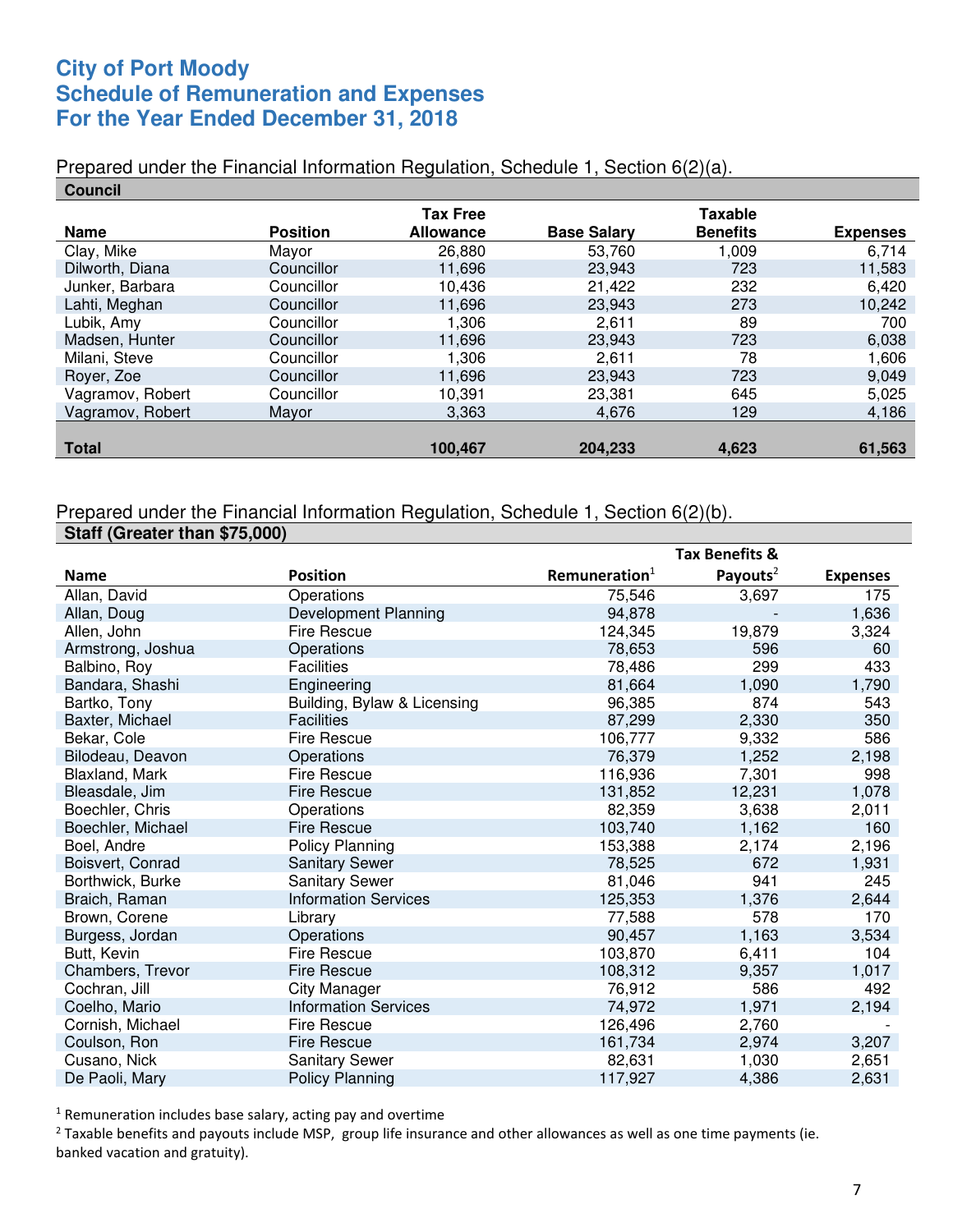|                    |                               |              | <b>Tax Benefits &amp;</b> |                 |
|--------------------|-------------------------------|--------------|---------------------------|-----------------|
| <b>Name</b>        | <b>Position</b>               | Remuneration | <b>Payouts</b>            | <b>Expenses</b> |
| Dekoven, Michael   | Library                       | 117,720      | 1,834                     | 814             |
| Dennis, Jeff       | Fire Rescue                   | 129,870      | 1,226                     |                 |
| Deppiesse, Deanne  | Parks                         | 95,532       | 1,318                     | 2,694           |
| Donahue, Mitchell  | Fire Rescue                   | 101,865      | 13,494                    | 366             |
| Doud, Tyler        | <b>Fire Rescue</b>            | 109,764      | 1,159                     | 205             |
| Dougan, Greg       | <b>Fire Rescue</b>            | 107,614      | 2,219                     | 443             |
| Douglas, Lesley    | <b>Environmental Services</b> | 156,574      | 4,285                     | 2,617           |
|                    |                               |              |                           | 2,590           |
| Dynie, Steven      | <b>Fire Rescue</b>            | 101,017      | 4,862                     |                 |
| Eliakis, Katerina  | Finance                       | 74,039       | 1,463                     | 587             |
| Ewonus, Steven     | Operations                    | 78,225       | 431                       | 191             |
| Findlay, Craig     | <b>Fire Rescue</b>            | 115,058      | 717                       | 2,899           |
| Finlay, Jeff       | <b>Fire Rescue</b>            | 83,010       | 6,250                     |                 |
| Frei, Kurt         | <b>Environmental Services</b> | 73,460       | 2,532                     | 1,672           |
| Fusco, Paolo       | Operations                    | 77,201       | 1,181                     |                 |
| Ganske, Tyson      | Finance                       | 114,729      | 868                       | 5,485           |
| Gervan, Christine  | Finance                       | 70,790       | 4,789                     | 4,796           |
| Guerin, Catherine  | <b>Human Resources</b>        | 84,969       | 1,539                     | 347             |
| Hadden, Greg       | <b>Fire Rescue</b>            | 114,895      | 1,167                     | 648             |
| Halpin, Mark       | Engineering                   | 89,372       | 1,618                     | 2,245           |
| Harper, Jason      | <b>Fire Rescue</b>            | 141,040      | 2,129                     | 4,306           |
| Heaven, Kirk       | <b>Fire Rescue</b>            | 99,303       | 3,581                     | 3,016           |
| Hooton, Michael    | <b>Fire Rescue</b>            | 114,068      | 1,167                     | 205             |
| leraci, Domenico   | Engineering                   | 105,011      | 1,647                     | 2,422           |
| Ionescu, Catalin   | <b>Facilities</b>             | 86,237       | 963                       | 491             |
|                    | <b>Cultural Services</b>      |              |                           |                 |
| Jain, Devin        |                               | 107,879      | 1,307                     | 3,417           |
| Jamieson, Brodie   | <b>Fire Rescue</b>            | 107,204      | 3,860                     | 1,834           |
| Jaques, Scott      | Communications and Engagement | 76,973       | 2,020                     | 1,526           |
| Jarvie, Chris      | Development Planning          | 76,635       | 1,200                     | 566             |
| Jenkins, Isaac     | <b>Fire Rescue</b>            | 83,767       | 1,108                     |                 |
| Jones, Kevin       | Development Planning          | 88,284       | 968                       | 517             |
| Judd, Stephen      | Engineering                   | 131,728      | 1,991                     | 4,207           |
| Knittle, Shane     | <b>Fire Rescue</b>            | 109,971      | 2,384                     |                 |
| Kolby, Patrik      | Building, Bylaw & Licensing   | 74,247       | 808                       |                 |
| LaCroix, Jim       | Recreation                    | 118,490      | 1,826                     | 2,953           |
| Leblanc, Paul      | Operations                    | 108,316      | 1,754                     | 6,182           |
| Little, Jeff       | Operations                    | 117,337      | 1,832                     | 2,178           |
| Locke, Dorian      | <b>Fire Rescue</b>            | 103,221      | 252                       |                 |
| Lodge, Rosemary    | Communications and Engagement | 122,129      | 961                       | 3,901           |
| Lombardo, Jeffrey  | Operations                    | 82,573       | 1,590                     | 191             |
| MacDuff, George    | Engineering                   | 108,400      | 1,748                     | 260             |
| MacLeod, Robyn     | Building, Bylaw & Licensing   | 122,330      | 1,816                     | 2,785           |
| Maginnis, David    | Fire Rescue                   | 109,177      | 7,522                     | 425             |
| Mai, Guan Hua      | Finance                       | 85,064       | 241                       | 1,001           |
| Malchuk, Sandra    | Human Resources               | 107,301      | 1,757                     | 1,041           |
| Martic, Marko      | <b>Information Services</b>   | 79,154       | 949                       | 3,022           |
| McCreedy, Virginia | Library                       | 78,419       | 223                       | 453             |
|                    |                               | 94,688       |                           |                 |
| McKinlay, Stephen  | <b>Fire Rescue</b>            |              | 4,189                     |                 |
| McMillan, Kelly    | Operations                    | 94,448       | 2,358                     | 4,760           |
| Moi, Jeffrey       | Engineering                   | 152,290      | 1,387                     | 1,480           |
| Muccillo, Ernesto  | Operations                    | 80,836       | 1,778                     |                 |
| Nall, Robbie       | Parks                         | 85,089       | 1,522                     | 4,182           |
| O'Brien, Steve     | Fire Rescue                   | 109,275      | 2,893                     | 205             |
| O'Grady, Jordan    | Operations                    | 82,222       | 1,179                     | 778             |
| Orgar, Ayumi       | Finance                       | 85,804       | 6,370                     | 2,800           |
| Parker, Gordon     | <b>Fire Rescue</b>            | 51,279       | 38,830                    | 686             |
| Parnell, Angela    | Human Resources               | 165,511      | 5,124                     | 3,864           |
| Patterson, William | <b>Fire Rescue</b>            | 132,466      | 14,107                    | 2,227           |
| Pavan, Ryan        | Water                         | 76,292       | 1,687                     | 593             |
| Pavicic, Luka      | <b>Fire Rescue</b>            | 101,965      | 6,705                     | 755             |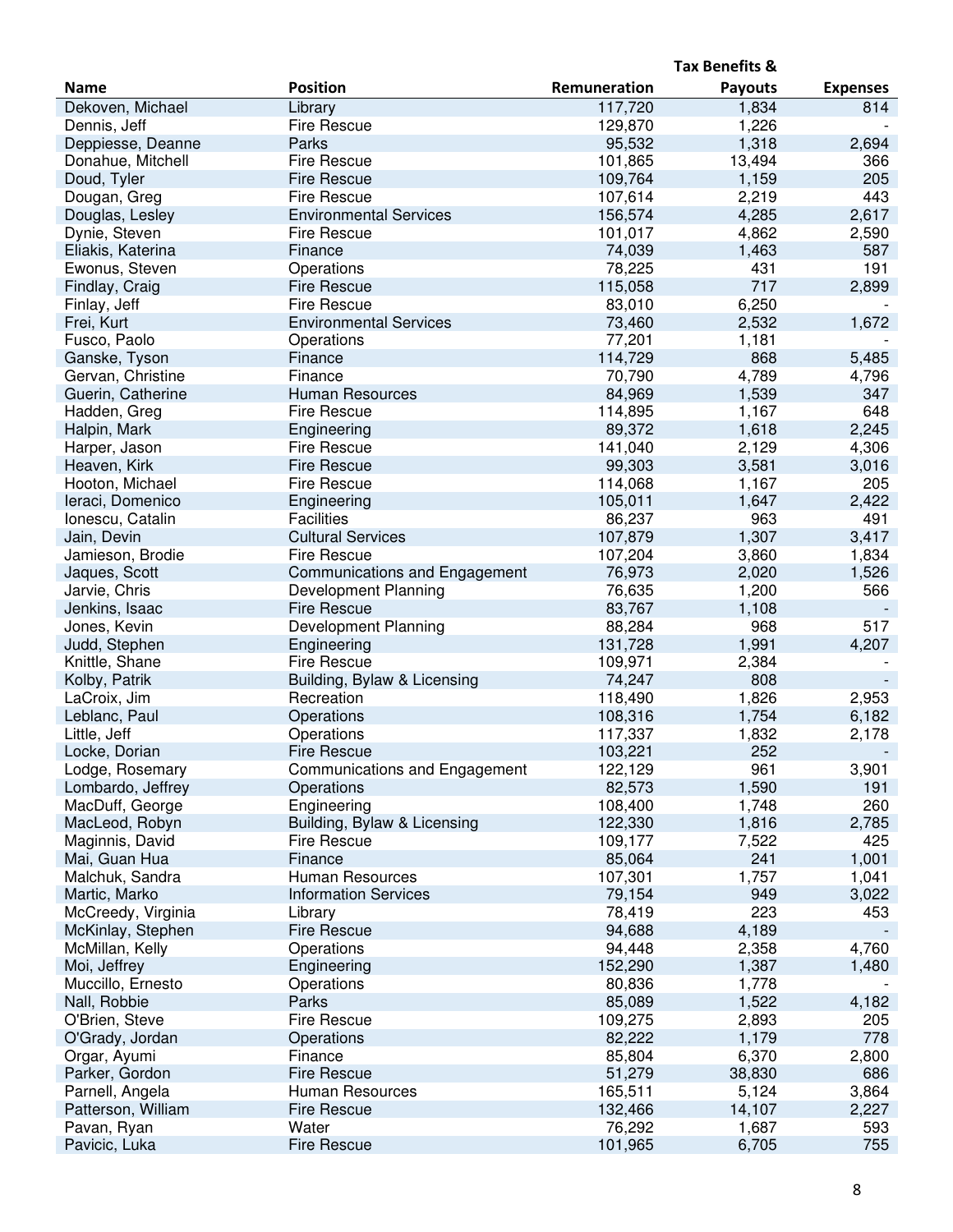|                                     |                             |              | <b>Tax Benefits &amp;</b> |                 |
|-------------------------------------|-----------------------------|--------------|---------------------------|-----------------|
| <b>Name</b>                         | <b>Position</b>             | Remuneration | <b>Payouts</b>            | <b>Expenses</b> |
| Perrett, Wade                       | <b>Fire Rescue</b>          | 115,251      | 6,260                     | 425             |
| Peters, Ryan                        | Fire Rescue                 | 99,804       | 709                       |                 |
| Piffer, David                       | <b>Fire Rescue</b>          | 135,644      | 1,226                     | 190             |
| Quarto, Frank                       | <b>Fire Rescue</b>          | 103,714      | 1,167                     | 3,556           |
| Robinson, Bradley                   | <b>Fire Rescue</b>          | 105,900      | 1,197                     |                 |
| Rockwood, Paul                      | Finance                     | 170,938      | 8,275                     | 4,806           |
| Rose, Doug                          | Parks                       | 113,604      | 4,350                     | 1,733           |
| Russell, Joan Lynne                 | Library                     | 87,892       | 5,097                     |                 |
| Rutherford, Virgelene               | <b>Human Resources</b>      | 131,934      | 4,513                     | 7,787           |
| Saunders, Marc                      | Library                     | 100,636      | 1,382                     | 643             |
| Savoie, Tim                         | <b>City Manager</b>         | 214,247      | 11,337                    | 9,130           |
| Scallion, Jeffrey                   | <b>Fire Rescue</b>          | 100,326      | 402                       |                 |
| Shefley, Michael                    | <b>Fire Rescue</b>          | 142,444      | 1,239                     | 3,289           |
| Shermer, Dorothy                    | Legislative Services        | 123,618      | 1,366                     | 1,496           |
| Shoucair, Robert                    | <b>Fire Rescue</b>          | 121,924      | 4,769                     | 457             |
| Sinclair, Cameron                   | <b>Fire Rescue</b>          | 98,054       | 12,533                    |                 |
| Skopliak, Tyler                     | Parks                       | 77,942       | 814                       | 2,255           |
| Smedegaard, Steven                  | Parks                       | 81,235       | 1,569                     | 613             |
| Smith, Matt J                       | <b>Cultural Services</b>    | 75,670       | 1,349                     | 499             |
| Stevens, Dave                       | <b>Facilities</b>           | 107,553      | 1,751                     | 446             |
| Stevens, Jenna                      | <b>Facilities</b>           | 80,281       | 1,301                     | 5,801           |
| Stewart, Douglas                    | <b>Fire Rescue</b>          | 133,488      | 1,226                     | 995             |
| Suzukovich, Rob                     | <b>Fire Rescue</b>          | 133,898      | 5,860                     | 3,913           |
| Takahashi, Tracey                   | Legislative Services        | 103,141      | 1,665                     | 2,655           |
| Taylor, Andrew                      | <b>Fire Rescue</b>          | 104,680      | 2,448                     | 95              |
| Tindle, Elaine                      | Human Resources             | 88,707       | 1,459                     | 811             |
| Van, Robert                         | <b>Fire Rescue</b>          | 120,415      | 2,384                     | 2,348           |
| Velthuijzen, Jennifer               | Finance                     | 110,341      | 1,749                     | 2,427           |
| Watt, Christopher                   | <b>Fire Rescue</b>          | 103,640      | 14,424                    |                 |
| Webster, Jason                      | <b>Fire Rescue</b>          | 108,561      | 1,159                     |                 |
| Welsh, Trevor                       | Building, Bylaw & Licensing | 85,550       | 943                       | 2,934           |
| Wiles, Dave                         | Operations                  | 87,019       | 2,142                     | 18              |
| Williams, Joffre                    | <b>Fire Rescue</b>          | 106,834      | 3,343                     |                 |
| Williamson, Stephanie               | <b>City Manager</b>         | 74,261       | 1,039                     | 82              |
| Zanon, Kate                         | Comm Serv Admin             | 149,773      | 1,795                     | 2,969           |
| Total Staff (Greater than \$75,000) |                             | 12,866,005   | 409,644                   | 199,488         |

Prepared under the Financial Information Regulation, Schedule 1, Section 6(2)(c).

| Total Staff (Less than \$75,000) | 10,775,970 | 145,140 | 86,829  |
|----------------------------------|------------|---------|---------|
| <b>Grand Total Staff</b>         | 23,641,975 | 554.783 | 286,317 |

Prepared under the Financial Information Regulation, Schedule 1, Section 6(2)(d).

Employee remuneration numbers are not stated in the same format as the Statement of Operations; therefore, there is no reconciliation.

Prepared under the Financial Information Regulation, Schedule 1, Section 6(6).

| 2018 Employer portion of Canada Pension Plan  | \$968,856 |
|-----------------------------------------------|-----------|
| 2018 Employer portion of Employment Insurance | \$432,095 |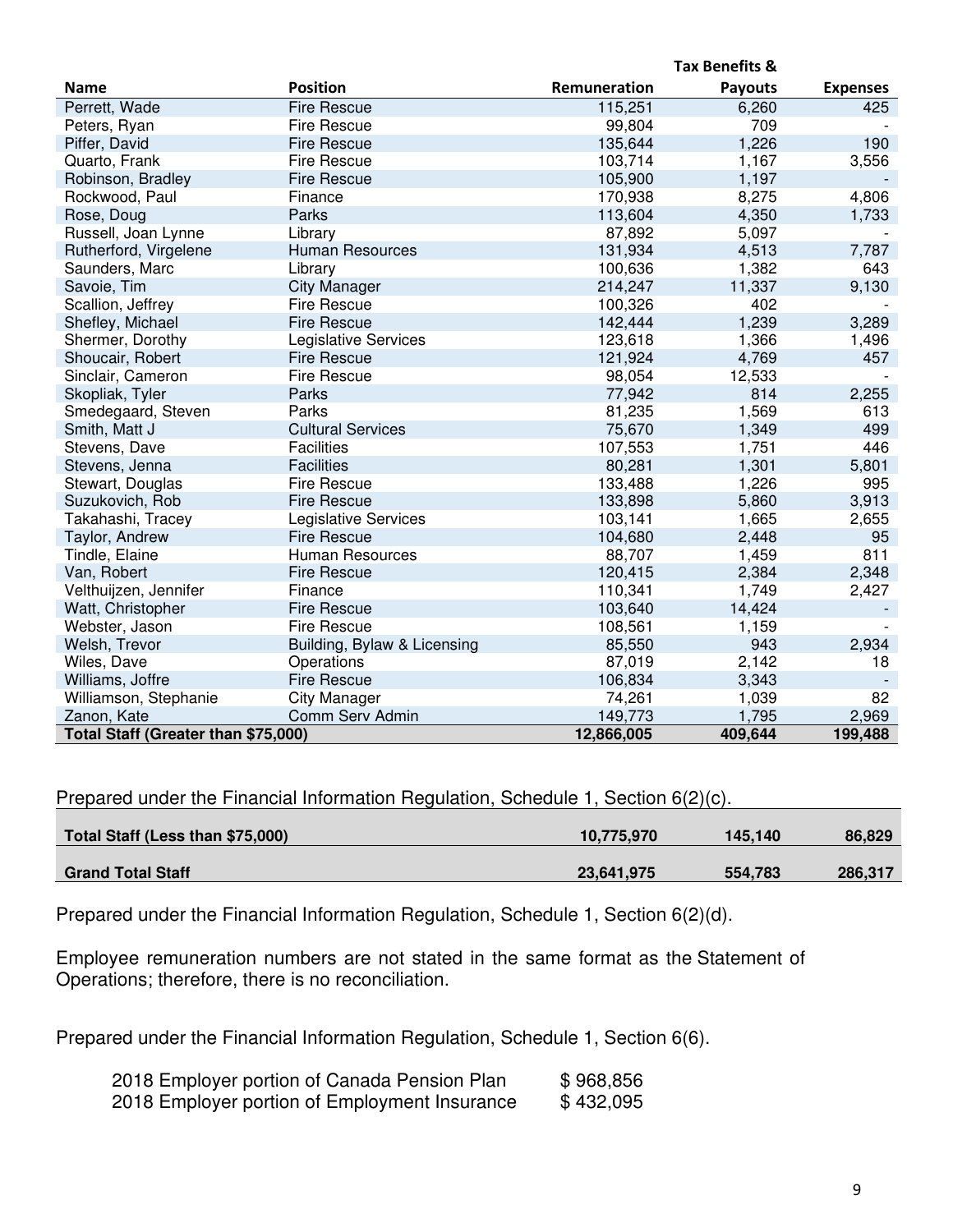## **City of Port Moody Statement of Severance Agreements For the Year Ended December 31, 2018**

Prepared under the Financial Information Regulation, Schedule 1, Section 6(7).

There were no severance agreements under which payment commenced between the City of Port Moody and its non-unionized employees during fiscal year 2018.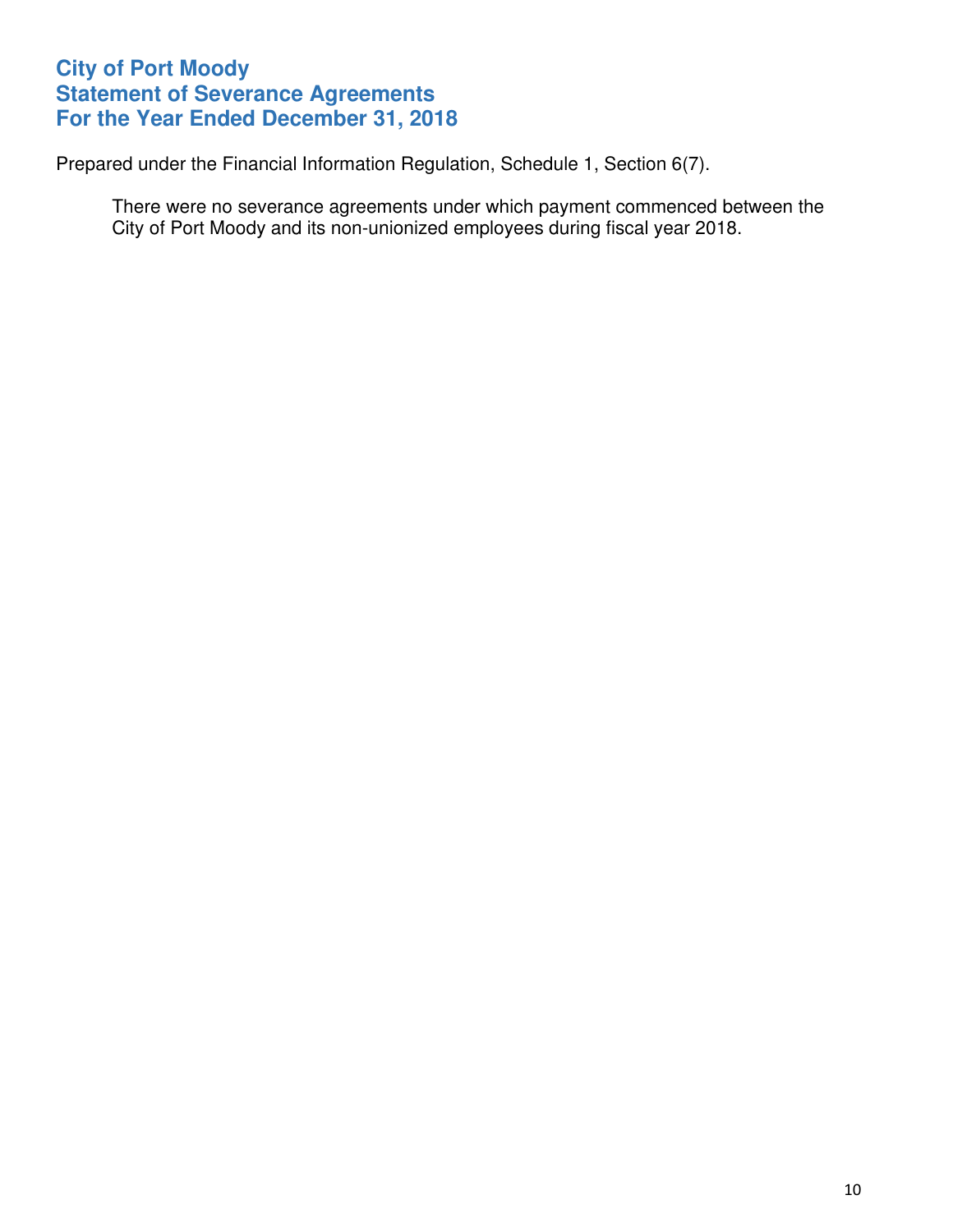## **City of Port Moody Schedule of Suppliers of Goods or Services For the Year Ended December 31, 2018**

#### Prepared under the Financial Information Regulation, Schedule 1, Section 7(1)(a).

| Suppliers (Greater than \$25,000)        |                |
|------------------------------------------|----------------|
| <b>Name</b>                              | <b>Payment</b> |
| A.W. Fireguard Supplies (1991) Ltd       | 49,100         |
| Airstream Heating & Air Conditioning     | 229,256        |
| Amazon                                   | 27,526         |
| Arctig Fabricating and Welding Ltd       | 115,665        |
| Associated Engineering (B.C.) Ltd        | 237,818        |
| <b>Associated Fire Safety Equipment</b>  | 71,285         |
| <b>ATS Productions Ltd</b>               | 69,370         |
| ATS Traffic British Columbia Ltd         | 96,126         |
| B & J Parts Ltd                          | 64,582         |
| <b>Badger Daylighting LP</b>             | 26,976         |
| <b>BC Hydro</b>                          | 1,204,737      |
| <b>BC Libraries Cooperative</b>          | 37,687         |
| <b>BCRS Road Safe Inc</b>                | 64,144         |
| <b>Blackrete Paving Ltd</b>              | 88,995         |
| Canada Post                              | 35,045         |
| Canadian Pacific Railway Company         | 34,660         |
| <b>Cartel Communication Systems Inc</b>  | 45,550         |
| Cascade Raider Holdings Ltd              | 57,503         |
| <b>CIMCO Refrigeration Ltd</b>           | 205,194        |
| City of Coquitlam                        | 87,214         |
| City of Vancouver                        | 27,001         |
| ClearTech Industries Inc                 | 39,110         |
| Cobra Electric                           | 449,318        |
| <b>Colliers Project Leaders Inc</b>      | 358,973        |
| <b>Coquitlam Signs</b>                   | 60,367         |
| Corporate Express Canada Inc             | 79,081         |
| <b>Creative Door Services Ltd</b>        | 33,855         |
| Crocker Equipment Co Ltd                 | 25,183         |
| Crosstown Metal Industries Ltd           | 266,087        |
| <b>CTH Systems Inc</b>                   | 38,216         |
| <b>CVS Midwest Tape LLC</b>              | 35,960         |
| Dell Canada Inc                          | 36,715         |
| Design Roofing & Sheet Metal Ltd         | 70,042         |
| <b>DS Tactical</b>                       | 41,792         |
| Ecomm, Emergency Communications          | 810,878        |
| Election Systems & Software Canada, ULC  | 33,075         |
| Elemental Architecture and Interiors Inc | 31,605         |
| Eric Vance & Associates                  | 70,691         |
| eSCRIBE Software Ltd                     | 33,096         |
| eSolutions Group                         | 28,577         |
| <b>ESRI Canada Ltd</b>                   | 58,310         |
| Eurovia British Columbia Inc             | 546,782        |
| <b>Falcon Equipment Ltd</b>              | 29,292         |
| Finning (Canada)                         | 239,232        |
| First Truck Centre Vancouver Inc         | 317,052        |
| Foreseeson Technology Inc                | 57,688         |
| Fortis                                   | 151,354        |
| Fraser Valley Refrigeration Ltd          | 82,376         |
| Garda Canada Security Corp               | 54,501         |
| Gibson Waterworks Supply Inc             | 46,814         |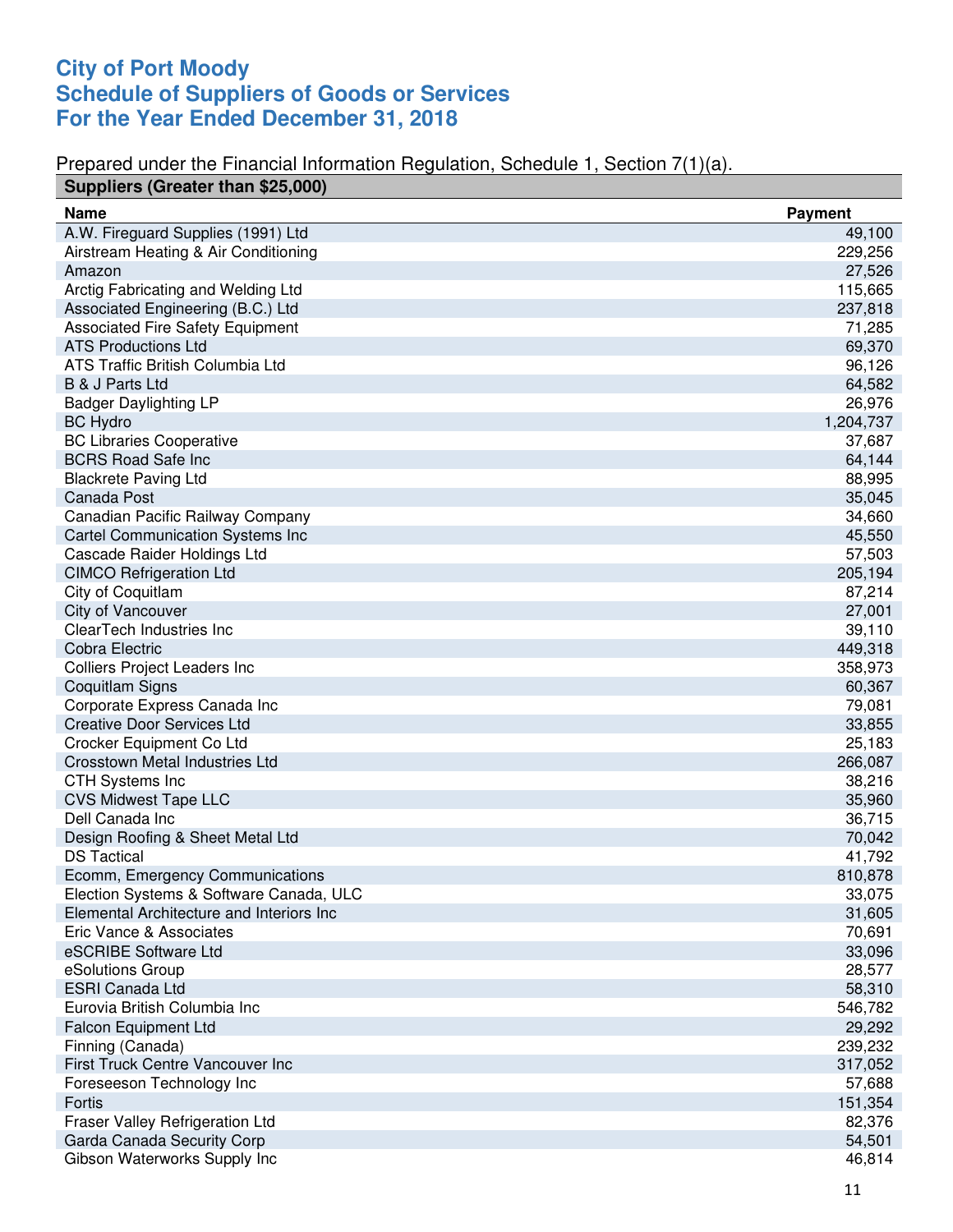| <b>Name</b>                                        | <b>Payment</b> |
|----------------------------------------------------|----------------|
| <b>Golder Associates Ltd</b>                       | 30,107         |
| Greater Vancouver Regional District                | 626,485        |
| Greater Vancouver Sewerage & Drainage              | 248,648        |
| <b>Greater Vancouver Water District</b>            | 3,651,375      |
| Guillevin International Co                         | 29,374         |
| <b>Hallmark Cleaners</b>                           | 33,924         |
| Harris & Co                                        | 46,082         |
| Harvest Fraser Richmond Organics                   | 219,308        |
| Hodgson King & Marble Ltd                          | 88,208         |
| <b>Hughes Trucking Ltd</b>                         | 28,079         |
| Ice Development Ltd                                | 6,649,468      |
| <b>Inland Kenworth</b>                             | 68,436         |
| <b>Integrated Direct Response Services</b>         | 26,850         |
| Interpave Precast Systems Ltd                      | 36,750         |
| Investors Group Financial Services, Inc.           | 49,838         |
| Ipsos LP                                           | 25,200         |
| <b>ISL Engineering and Land Services</b>           | 387,864        |
| Jack Cewe Ltd                                      | 444,230        |
| <b>JIBC</b>                                        | 30,143         |
|                                                    |                |
| Jonathan Morgan & Company Ltd                      | 94,930         |
| Kasian Architecture Interior Design & Planning Ltd | 26,205         |
| Keller Equipment Supply Ltd                        | 29,587         |
| Kerr Wood Leidal                                   | 285,557        |
| King Hoe Excavating Ltd                            | 145,694        |
| Kingston Construction Ltd                          | 616,257        |
| <b>KPMG LLP</b>                                    | 41,318         |
| LAT Div of Lafarge Canada Inc                      | 573,662        |
| Latent Forensic Services Inc                       | 26,782         |
| <b>LDR Engineering Group</b>                       | 391,947        |
| Leaders InsuranceAuto                              | 229,123        |
| Lidstone & Company                                 | 62,060         |
| London Life Insurance Company                      | 30,322         |
| Mainland Construction Materials (formerly Winvan)  | 285,569        |
| Mainroad Lower Mainland Contracting                | 116,949        |
| Mainroad Maintenance Products LP                   | 78,325         |
| Manulife Financial                                 | 171,755        |
| Mar-Tech Underground Services Ltd                  | 45,972         |
| Matcon Civil Constructors Inc                      | 55,965         |
| Mcelhanney Consulting Services Ltd                 | 156,529        |
| <b>Medical Service Plan</b>                        | 182,157        |
| Metro Motors Ltd                                   | 209,386        |
| Microserve                                         | 87,555         |
| <b>Moneris</b>                                     | 175,698        |
| Morrison Hershfield Ltd                            | 85,169         |
| Municipal Insurance Association                    | 535,954        |
| Municipal Pension Plan                             | 5,834,658      |
| <b>Municpal Finance Authority</b>                  | 336,360        |
| Murdy & McAllister                                 | 223,983        |
| Nutrien Ag Solutions (Canada) Inc                  | 36,998         |
| Opus Interational Consultants (Canada) Ltd         | 102,127        |
| Organized Crime Agency of BC (OCABC)               | 29,559         |
| Orkin Canada                                       | 31,418         |
| <b>Pacific Blue Cross</b>                          | 1,198,945      |
| Parkland Refining (B.C.) LTD.                      | 448,871        |
| PerfectMind Inc                                    | 36,355         |
| <b>Platinum Stone Contracting Ltd</b>              | 68,948         |
| <b>PMY Consulting Ltd</b>                          | 124,144        |
| Port Moody Arts Centre                             | 132,848        |
|                                                    |                |
|                                                    | 12             |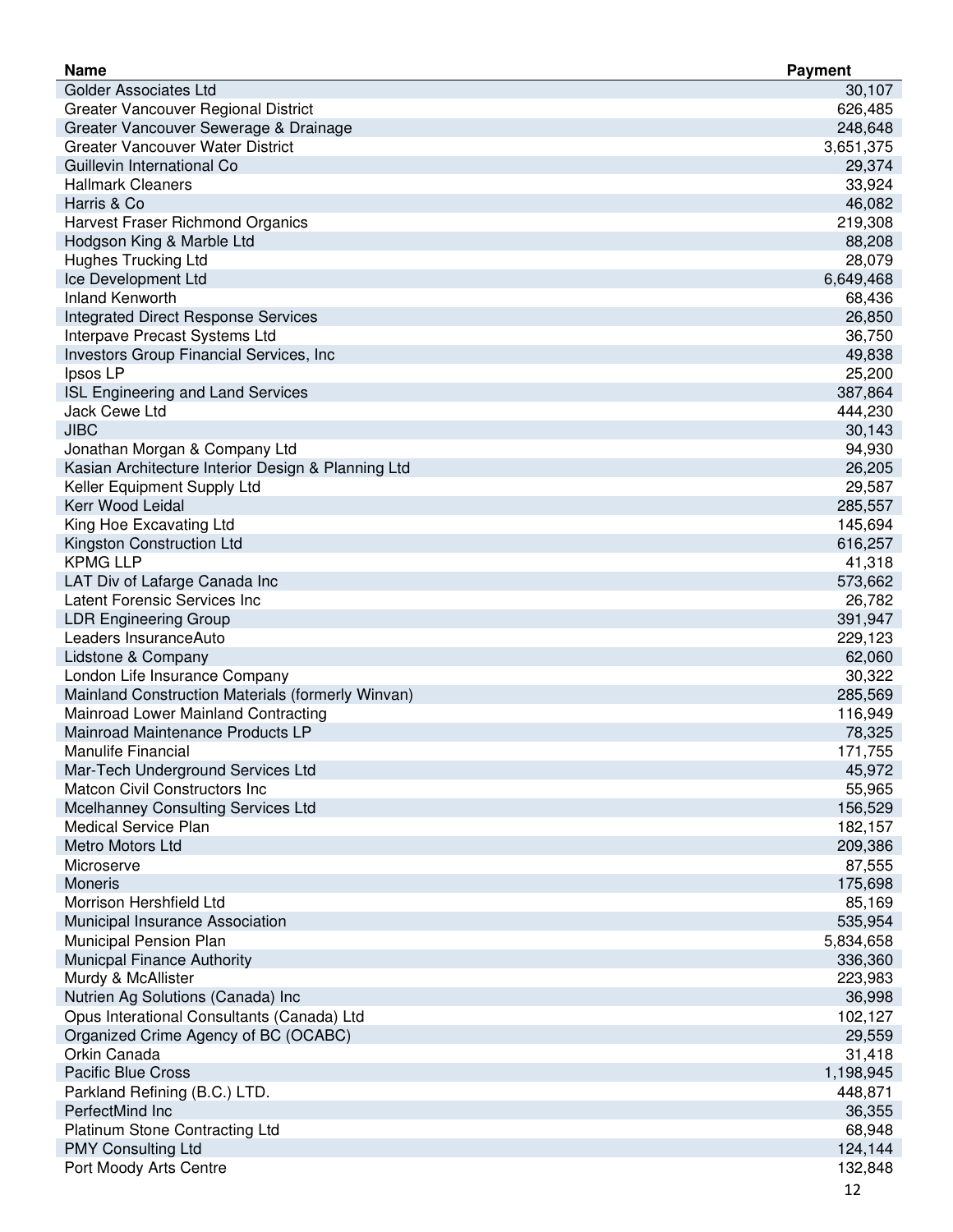| <b>Name</b>                                              | <b>Payment</b> |
|----------------------------------------------------------|----------------|
| Port Moody Golden Spike Days Society                     | 36,908         |
| Port Moody Heritage Society                              | 190,408        |
| PRIMECorp                                                | 67,441         |
| R.F. Binnie & Associates Ltd                             | 105,881        |
| Receiver General of Canada                               | 9,191,230      |
| Revi's Building Maintenance Ltd                          | 64,260         |
| <b>Ricoh Canada</b>                                      | 110,799        |
| Rocky Mountain Phoenix                                   | 101,618        |
| Rogers Communications Inc                                | 116,896        |
| Rollins Machinery Ltd                                    | 751,126        |
| Royal Printers Ltd                                       | 25,042         |
| Sandpiper Contracting                                    | 1,652,350      |
| Sartori Environmental Inc                                | 30,382         |
| <b>Scottish Line Painting</b>                            | 69,656         |
| Seal Tec Industries Ltd                                  | 105,265        |
| Sheehan Plumbing & Heating Ltd                           | 33,447         |
| Sigma Safety Corp                                        | 53,443         |
| Smiths Detection Montreol Inc                            | 39,530         |
| Softchoice LP                                            | 64,198         |
| <b>Standard Electric BC Ltd</b>                          | 322,330        |
| <b>Star Illuminations</b>                                | 33,169         |
| Steinfeld, Chelsea (Epic Safety Consulting)              | 76,965         |
| Sunbelt Rentals of Canada, Inc.                          | 27,924         |
| <b>Telus Communications</b>                              | 119,344        |
| The Tri-City News                                        | 76,645         |
| <b>Treeko Contracting Ltd</b>                            | 43,391         |
| <b>Tree-Mendous Arb Care</b>                             | 188,032        |
| <b>Tri-City Fencing Academy</b>                          | 66,890         |
| Unit4 Business Software                                  | 296,512        |
| United Library Services Inc                              | 164,065        |
| Universal Coach Line                                     | 39,102         |
| <b>Urban Systems</b>                                     | 50,974         |
| Valley Traffic Systems Inc                               | 28,448         |
| Valmont West Coast Engineering Group Ltd                 | 25,070         |
| Veritiv Canada Inc                                       | 89,579         |
| <b>Vimar Equipment</b>                                   | 339,771        |
| Waste Connections of Canada (formerly Progressive Waste) | 134,122        |
|                                                          | 30,171         |
| Western Safety Products Ltd                              |                |
| Western System Controls Ltd                              | 32,869         |
| Western Weed Control (1980) Ltd                          | 44,940         |
| <b>Westport Construction Group Inc</b>                   | 83,244         |
| <b>Westwood Tire Service Ltd</b>                         | 26,909         |
| Worksafe BC                                              | 630,670        |
| Zeemac Vehicle Lease Ltd                                 | 32,719         |
| <b>ZLC Financial Group</b>                               | 31,548         |
| Suppliers (Greater than \$25,000)                        | 48,912,751     |

| Total Suppliers (Less than \$25,000) | 4,660,382  |
|--------------------------------------|------------|
| <b>Grand Total Supplier Payments</b> | 53,573,132 |

Prepared under the Financial Information Regulation, Schedule 1, Section 7(1)(c).

The schedule of payments made for the provision of goods and services is not stated in the same format as the financial statements; therefore, there is no reconciliation.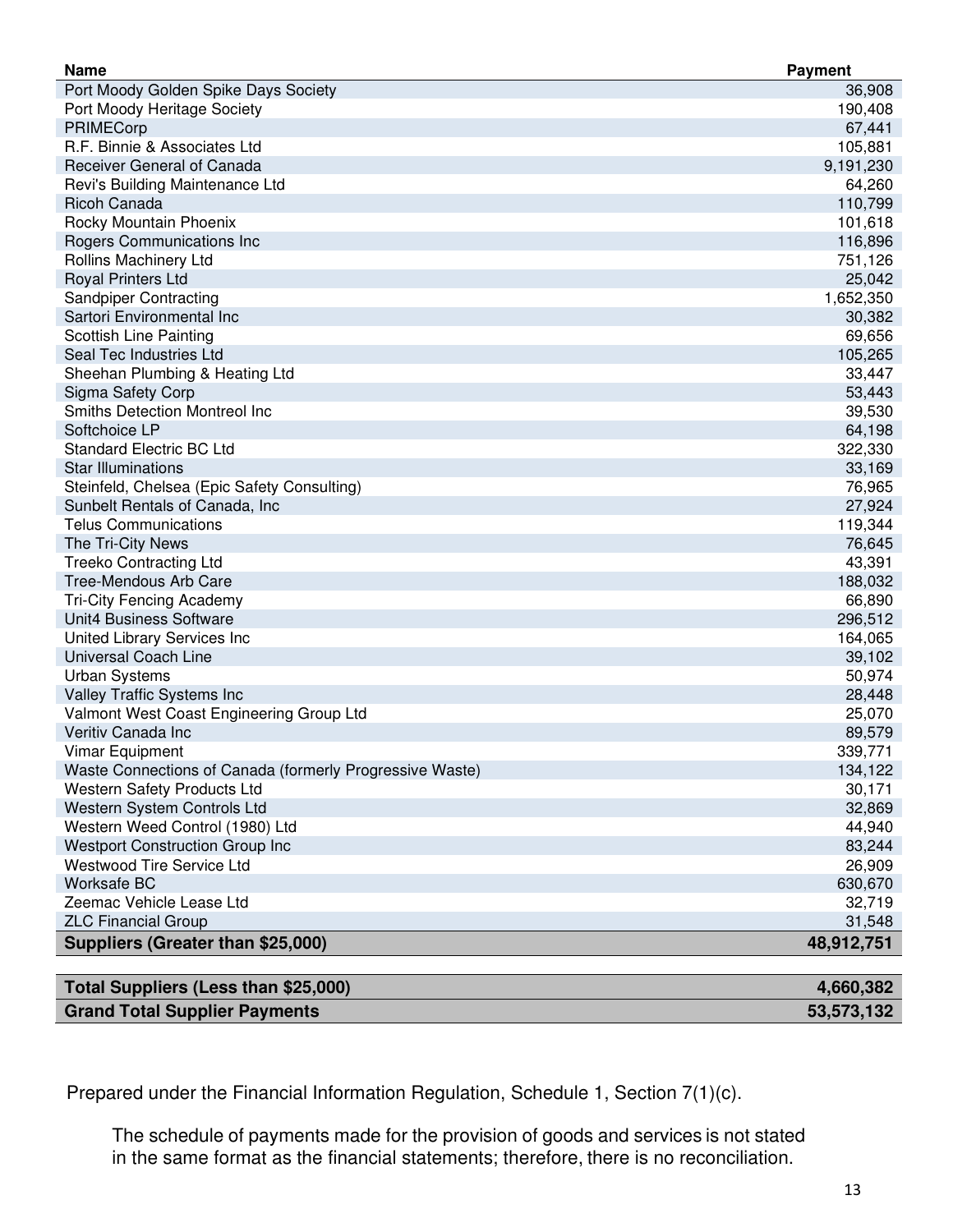## **City of Port Moody Statement of Payments of Grants or Contributions For the Year Ended December 31, 2018**

Prepared under the Financial Information Regulation, Schedule 1, Section 7(2)(b).

| Total Grants and Contributions (Greater than \$25,000) | \$ 30.130 |
|--------------------------------------------------------|-----------|
| Total Grants and Contributions (Less than \$25,000)    | \$71.672  |
| <b>Grand Total Grants and Contributions</b>            | \$101.802 |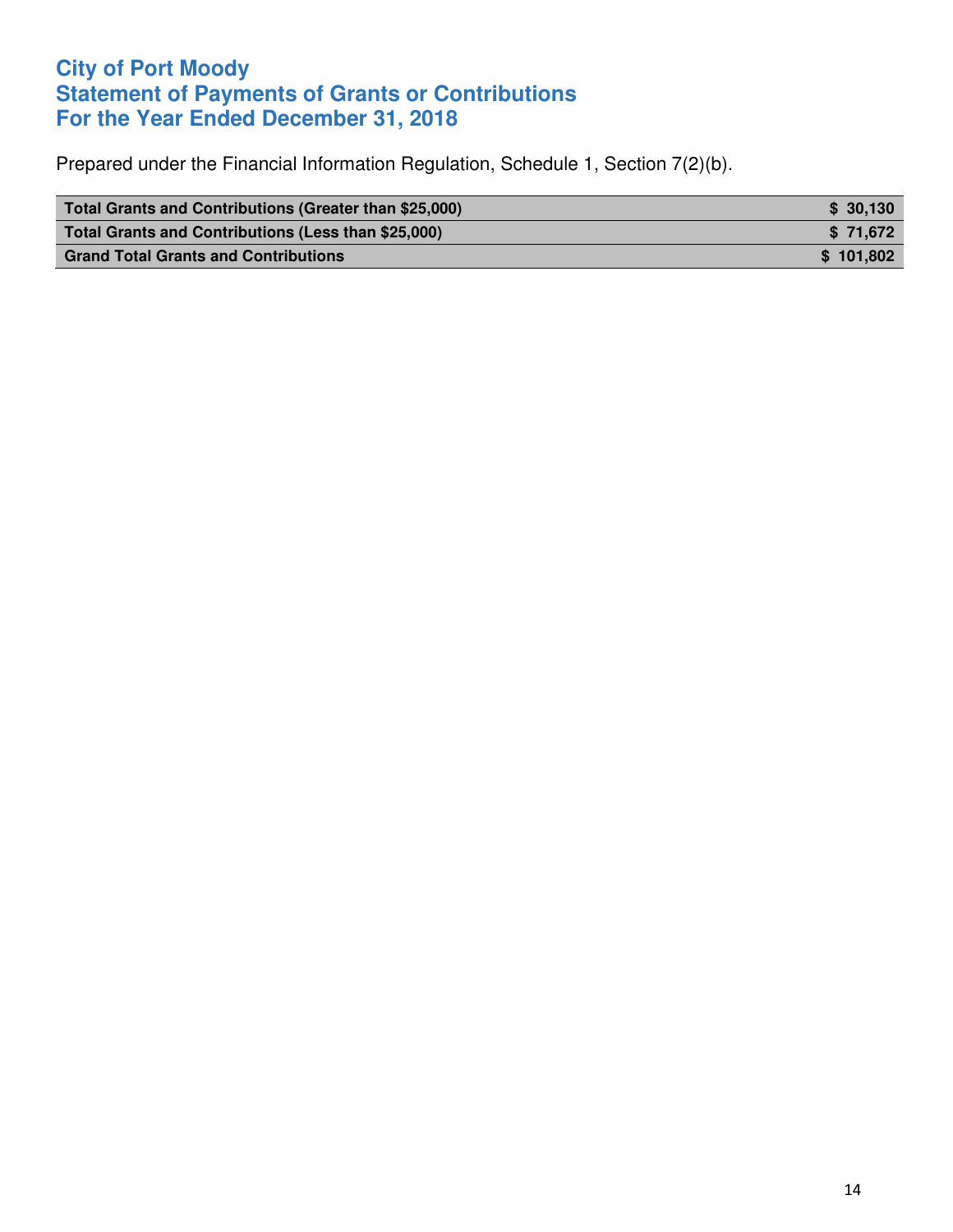## **City of Port Moody Statement of Financial Information Approval For the Year Ended December 31, 2018**

Prepared under the Financial Information Regulation, Schedule 1, Section 9(2).

The undersigned represents the General Manager, Finance and Technology Department for the City of Port Moody and approves all the Statements and Schedules included in this Statement of Financial Information, produced under the Financial Information Act.

Paul Rockwood, CPA, CGA, CRM General Manager, Finance and Technology Department June 7, 2019